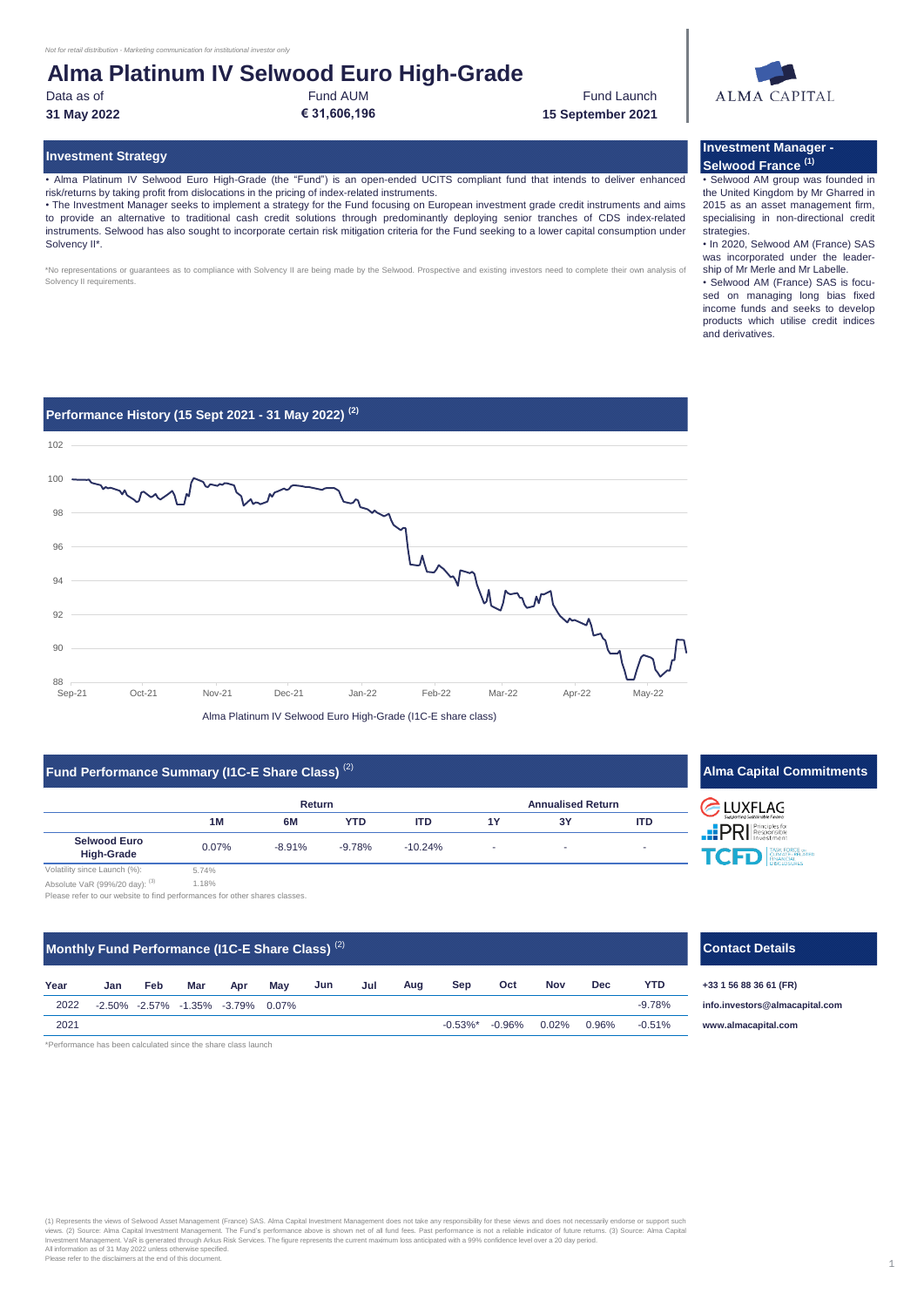Data as of Fund AUM **31 May 2022 € 31,606,196**

Fund Launch **15 September 2021**



### **Funds Characteristics**





|                                     | <b>Main Metrics</b> |
|-------------------------------------|---------------------|
| Unencumbered cash <sup>(6)</sup>    | 95.75%              |
| Duration (Rates)                    | 345                 |
| 12 M Carry and Theta <sup>(7)</sup> | 5.42%               |

|                               | <b>Risk Mitigation Technique</b> |              | Commitment / Delta <sup>(11)</sup> |              |               |                 |
|-------------------------------|----------------------------------|--------------|------------------------------------|--------------|---------------|-----------------|
|                               | Long                             | <b>Short</b> |                                    |              | Long          | <b>Short</b>    |
| <b>Nominal</b>                | 185,000,000                      | 185,000,000  | OK                                 | Credit       | 5.85x / 3.89x | 0.00x / 0.00    |
|                               |                                  |              |                                    | Option       | 0.00x / 0.00x | $-0.04x/ -0.04$ |
| On The Run Exposure           |                                  |              |                                    | <b>TOTAL</b> | 5.85x / 3.89x | $-0.04x/ -0.04$ |
| Hedging above 1m at inception | $\checkmark$                     |              |                                    |              |               |                 |

| Country Exposure <sup>(4)(5)</sup> |       |    |     |     |     |     |
|------------------------------------|-------|----|-----|-----|-----|-----|
|                                    |       |    |     |     |     |     |
| Other                              |       | 4% |     |     |     |     |
| Scandinavian                       |       | 4% |     |     |     |     |
| Italy                              |       | 5% |     |     |     |     |
| Switzerland                        |       | 5% |     |     |     |     |
| Spain/Portugal                     |       | 6% |     |     |     |     |
| Benelux                            |       |    |     | 12% |     |     |
| Germany/Austria/Denmark            |       |    |     |     | 18% |     |
| France                             |       |    |     |     |     | 23% |
| <b>United Kingdom</b>              |       |    |     |     |     | 23% |
|                                    | $0\%$ | 5% | 10% | 15% | 20% | 25% |



| <b>Main Metrics</b> |                                    | Performance Breakdown <sup>(8)</sup> |  |  |  |
|---------------------|------------------------------------|--------------------------------------|--|--|--|
| 95.75%              | <b>By Risk Factor</b>              | $May-22$                             |  |  |  |
| 3.45                | Credit <sup>(9)</sup>              | 0.70%                                |  |  |  |
| 5.42%               | Volatility                         | 0.01%                                |  |  |  |
|                     | Rates                              | $-0.62%$                             |  |  |  |
|                     | New Trades & Other <sup>(10)</sup> | 0.08%                                |  |  |  |
|                     | <b>TOTAL</b>                       | 0.17%                                |  |  |  |
|                     |                                    |                                      |  |  |  |

|              | Commitment / Delta <sup>(11)</sup> |                   |                   |  |  |  |  |
|--------------|------------------------------------|-------------------|-------------------|--|--|--|--|
|              | Long                               | <b>Short</b>      | <b>Net</b>        |  |  |  |  |
| Credit       | 5.85x / 3.89x                      | 0.00x / 0.00x     | 5.85x / 3.89x     |  |  |  |  |
| Option       | 0.00x / 0.00x                      | $-0.04x / -0.04x$ | $-0.04x / -0.04x$ |  |  |  |  |
| <b>TOTAL</b> | 5.85x/3.89x                        | $-0.04x / -0.04x$ | 5.81x / 3.85x     |  |  |  |  |

(4) Source: Alma Capital Investment Management. Exposures are calculated on a delta adjusted basis. (5) Exposure by country of risk is calculated on a delta adjusted basis and is determined by the country where the issuer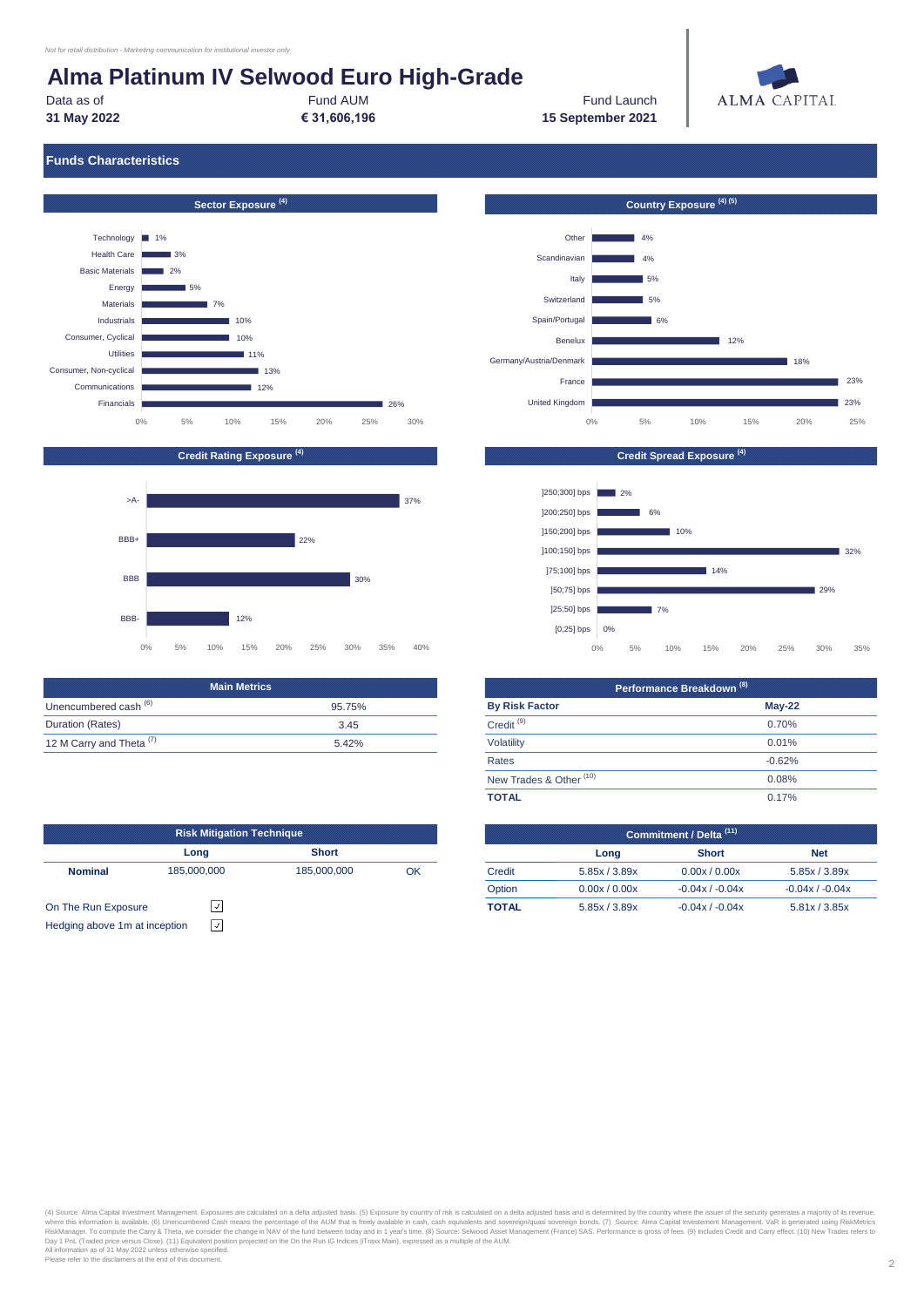Data as of **Fund AUM Fund AUM Example 20** Fund Launch **31 May 2022 € 31,606,196**

Fund AUM

**15 September 2021**



| <b>Key Facts</b>                                    |                                                       |                                    |  |  |  |  |  |
|-----------------------------------------------------|-------------------------------------------------------|------------------------------------|--|--|--|--|--|
| <b>Issuer / Manager</b>                             | Alma Platinum IV / Alma Capital Investment Management |                                    |  |  |  |  |  |
| <b>Fund Type</b>                                    |                                                       | Luxembourg UCITS SICAV             |  |  |  |  |  |
| <b>Share Classes</b>                                | I1C-E                                                 | $11D-E$                            |  |  |  |  |  |
| <b>ISIN-Code</b>                                    | LU2139806298                                          | LU2277570276                       |  |  |  |  |  |
| <b>BBG Ticker</b>                                   | <b>ALSEHIE LX</b>                                     | <b>ALSEHID LX</b>                  |  |  |  |  |  |
| Currency                                            | <b>EUR</b>                                            | <b>EUR</b>                         |  |  |  |  |  |
| Management Fee p.a. (12)                            | 0.38%                                                 | 0.38%                              |  |  |  |  |  |
| Tax d'abonnement p.a.                               | 0.01%                                                 | 0.01%                              |  |  |  |  |  |
| <b>Initial Issue Price</b>                          | € 100                                                 | € 100                              |  |  |  |  |  |
| <b>Launch Date</b>                                  | 15 September 2021                                     | ٠                                  |  |  |  |  |  |
| <b>Subscription and Redemption</b><br>Cut-Off       |                                                       | 3:00 p.m. CET (T-2)                |  |  |  |  |  |
| <b>Transaction Day (T)</b>                          |                                                       | Daily                              |  |  |  |  |  |
| <b>NAV Publication</b>                              |                                                       | Daily, published on a T+2 basis    |  |  |  |  |  |
| <b>Settlement</b>                                   | $T+3$                                                 |                                    |  |  |  |  |  |
| Depositary, Administrator,<br><b>Transfer Agent</b> | RBC Investor Services Bank S.A.                       |                                    |  |  |  |  |  |
| Registered Countries <sup>(13)</sup>                |                                                       | France, Luxembourg, United Kingdom |  |  |  |  |  |
| <b>SRRI</b>                                         | 3                                                     |                                    |  |  |  |  |  |

#### **Commentary - Selwood AM - May 2022 (14)**

Credit indices tightened significantly with iTraxx Main marginally outperforming CDX IG. This tightening appeared to result from short positions being squeezed and model investors turning to be sellers of the index. US equities were also helped by much better retailer earnings (including Macy's and Dollar General). Central bank rhetoric continued to underline the policy tightening path with ECB's Lagarde suggesting rates would be increased at both the July and Sept meetings, with negative rates being exited by end-3Q. 10Y Bund yields were marginally higher on the back of Lagarde's comments. The Fed May meeting minutes provided no hawkish surprises, which helped sentiment, although UST yields softened a little on continued growth concerns and the 2s10s curve steepened to 26bps (from 20bps). May was volatile a month, driven by rates. This volatility was reflected in fund volatility over the period as we performance traded in a range of ~3%. Despite these swings the fund closed the month flat for the month. Our shorter duration and our leveraged exposition helped the fund outperform our benchmark bond portfolio Index. Our recent monthly letters have highlighted the opportunity offered by the current carry and rolldown profile. This profile is particularly appealing given the lack of single-name default risk, as shown by the stability of index dispersion during recent market widenings (a trend that is similar to end of 2018). We remain cautious on rates as they could continue to increase with elevated inflation and hawkish central bank responses. Despite the rates backdrop spread widening should be limited given minimal concerns about single-name defaults.



(12) Management Fee is payable monthly to the Management Company and is calculated on each Valuation Day on the basis of the Net Asset Value of the relevant Share Class. The Investment Management are instrumented by the Ma